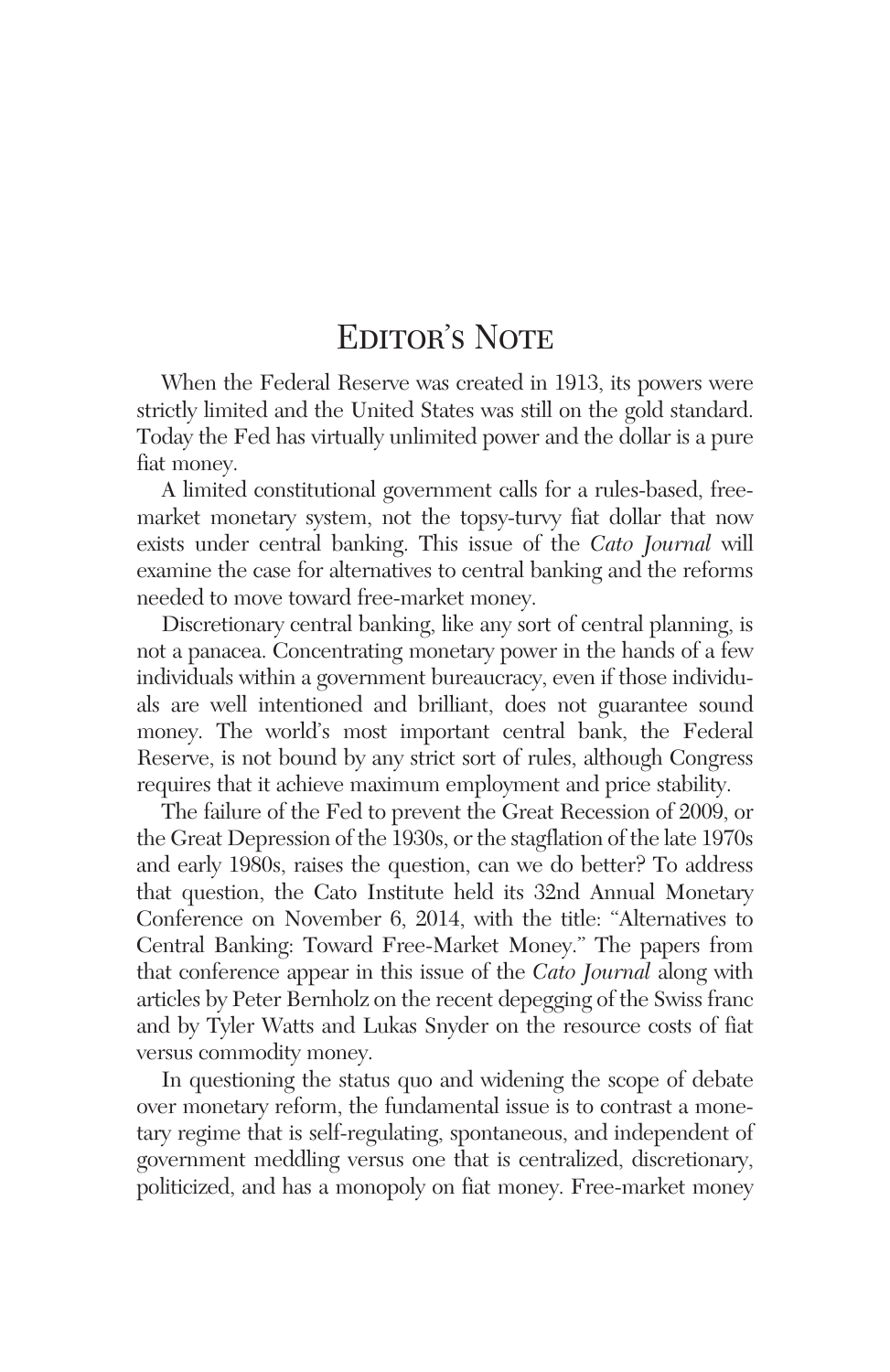## CATO JOURNAL

within a trusted network of private contracts differs fundamentally from an inconvertible fiat money supplied by a discretionary central bank that has the power to create money out of thin air and to regulate banks and nonbank financial institutions.

There are many types of monetary regimes and many monetary rules. The classical gold standard was a rules-based monetary system, in which the supply of money was determined by market demand not by central bankers—versus today's pure discretionary government fiat money regime.

Cyber-currencies, like bitcoin, offer the possibility of a private non-commodity monetary base and the potential to realize F. A. Hayek's vision of competitive free-market currencies. Ongoing experimentation and technological advances may pave the way for the end of central banking—or at least the emergence of parallel currencies.

The distinguished authors in this volume examine the constitutional basis for alternatives to central banking, the role of gold in a market-based monetary system, the obstacles to fundamental reform and how they might be overcome, and the advent of cryptocurrencies and the bitcoin revolution.

In making the case for monetary reform and thinking about rules versus discretion in the conduct of monetary policy, it is important to take a constitutional perspective. As early as 1988, economics Nobel laureate James M. Buchanan argued, at an international monetary conference hosted by the Progress Foundation in Lugano, Switzerland: "The dollar has absolutely no basis in any commodity base, no convertibility. What we have now is a monetary authority [the Fed] that essentially has a monopoly on the issue of fiat money, with no guidelines to amount to anything; an authority that never would have been legislatively approved, that never would have been constitutionally approved, on any kind of rational calculus."

There is no doubt that Congress has ultimate responsibility for securing sound money. Thus, a national monetary commission along the lines proposed by Rep. Kevin Brady (R-TX) would be a good first step.

In 1980, just after Ronald Reagan's election, Buchanan recommended that a presidential commission be established to discuss the Fed's legitimacy. There was some support within the Reagan camp, but Arthur Burns, a former chairman of the Federal Reserve Board, nixed it. As Buchanan explained at the Lugano conference, Burns